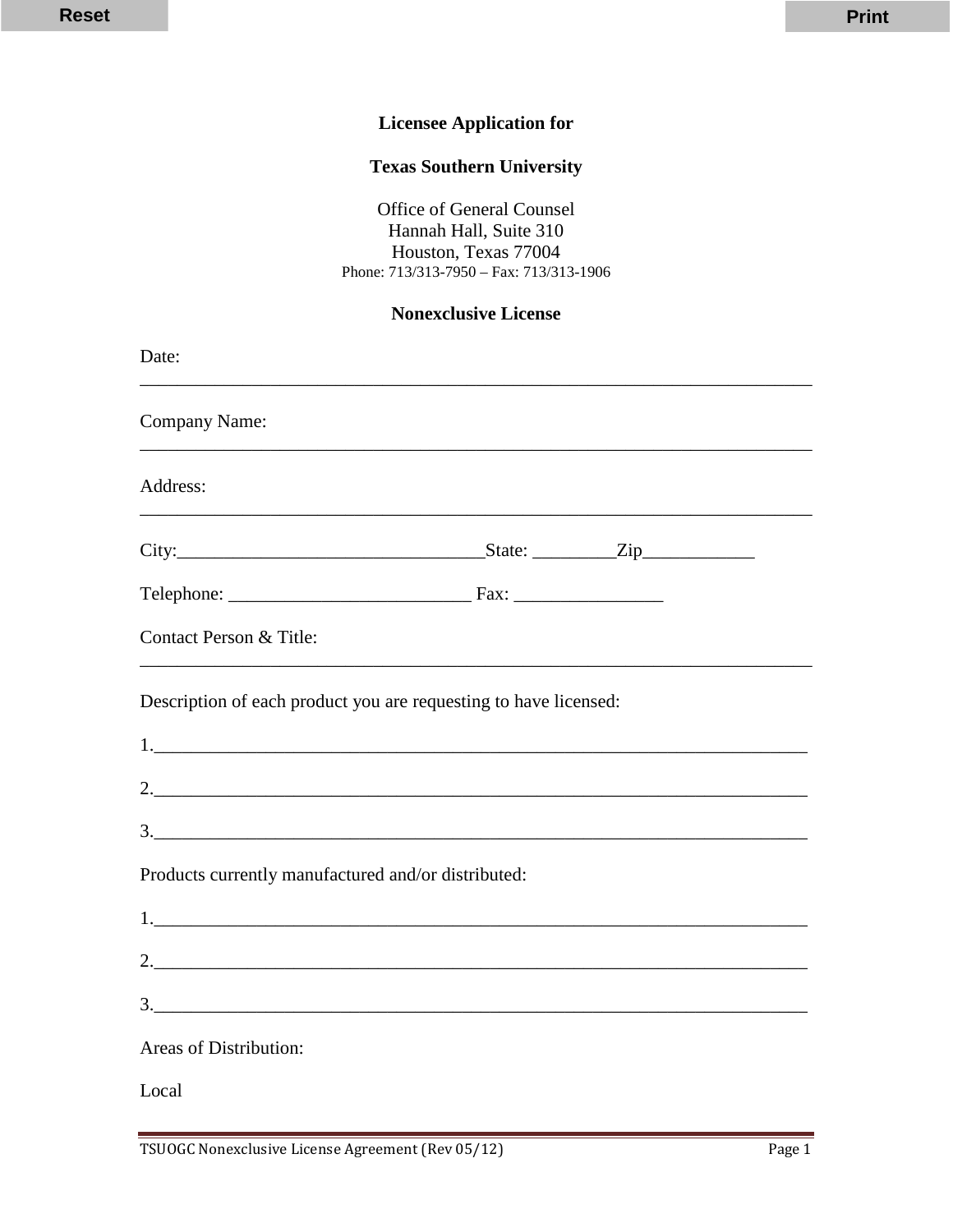# Regional

| National                                      |  |  |  |
|-----------------------------------------------|--|--|--|
| Description of Company:                       |  |  |  |
|                                               |  |  |  |
|                                               |  |  |  |
|                                               |  |  |  |
|                                               |  |  |  |
|                                               |  |  |  |
| If a subsidiary, please enter parent company: |  |  |  |
| <b>Financial information</b>                  |  |  |  |
| Date organized/incorporated:                  |  |  |  |
| Please list owners, partners, or officers:    |  |  |  |
| 1.                                            |  |  |  |
|                                               |  |  |  |
| 3.                                            |  |  |  |
| Bank reference(s):                            |  |  |  |
| 1.                                            |  |  |  |
|                                               |  |  |  |
| $3.$ $\overline{\phantom{a}1}$                |  |  |  |
|                                               |  |  |  |
|                                               |  |  |  |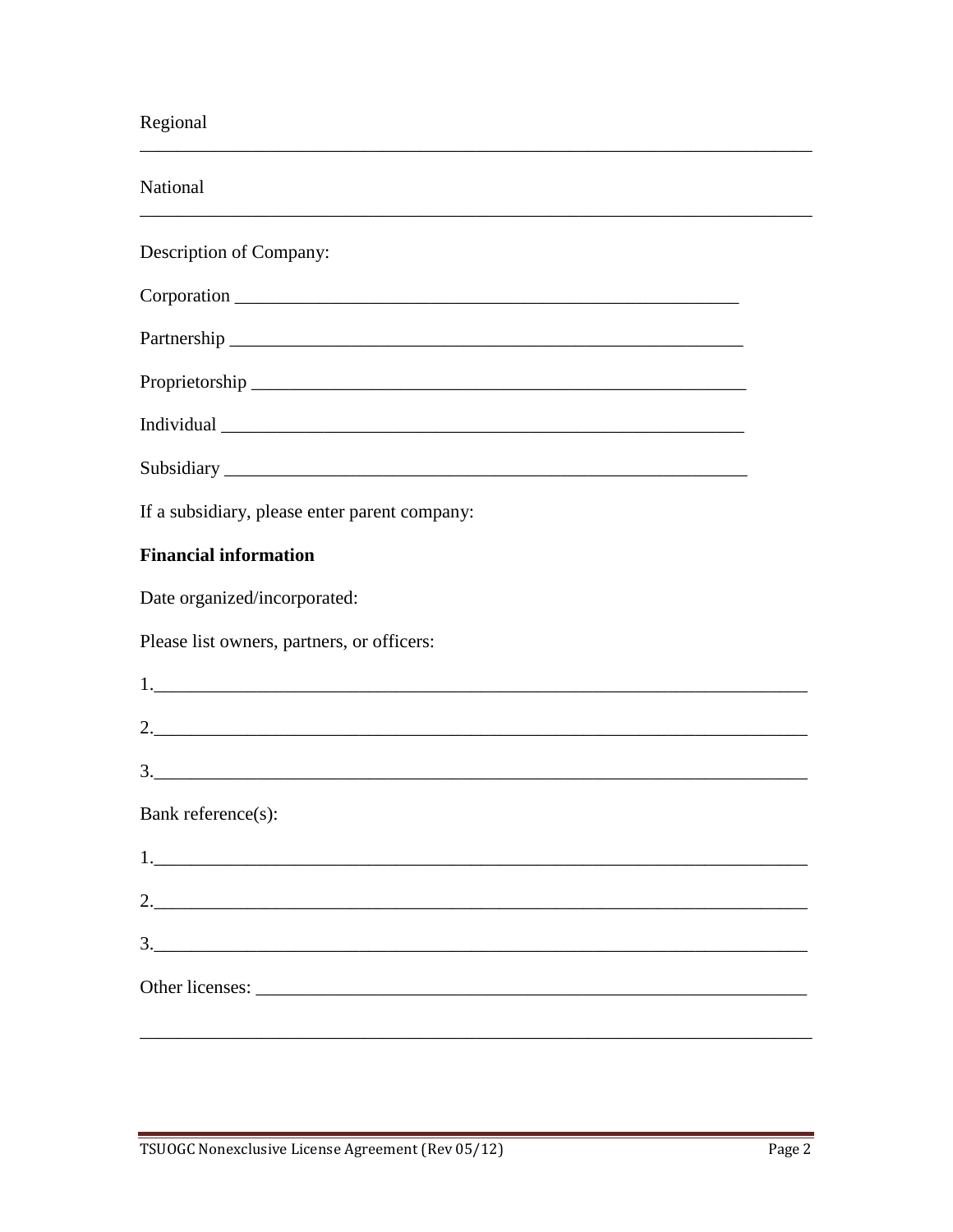### **NONEXCLUSIVE LICENSE AGREEMENT**

THIS LICENSE AGREEMENT is made and entered into as of the \_\_\_\_\_\_\_\_\_\_ day of 1. 20 by and for Texas Southern University, 3100 Cleburne Avenue, Houston, Texas 77004 (hereinafter referred to as "LICENSOR") and:

\_\_\_\_\_\_\_\_\_\_\_\_\_\_\_\_\_\_\_\_\_\_\_\_\_\_\_\_\_\_\_\_\_\_\_\_\_\_\_\_\_\_\_\_\_\_\_\_\_\_\_\_\_\_\_\_\_\_\_\_\_\_\_\_\_\_\_\_\_\_\_\_

\_\_\_\_\_\_\_\_\_\_\_\_\_\_\_\_\_\_\_\_\_\_\_\_\_\_\_\_\_\_\_\_\_\_\_\_\_\_\_\_\_\_\_\_\_\_\_\_\_\_\_\_\_\_\_\_\_\_\_\_\_\_\_\_\_\_\_\_\_\_\_\_

\_\_\_\_\_\_\_\_\_\_\_\_\_\_\_\_\_\_\_\_\_\_\_\_\_\_\_\_\_\_\_\_\_\_\_\_\_\_\_\_\_\_\_\_\_\_\_\_\_\_\_\_\_\_\_\_\_\_\_\_\_\_\_\_\_\_\_\_\_\_\_\_

(herein referred to as "LICENSEE").

### WITNESSETH:

WHEREAS, LICENSOR is the owner of all rights, title and interest in and to certain designs, logotypes, slogans, trade names, trademarks and service marks, which are shown or described in Exhibit A attached hereto and are hereinafter referred to as the Marks"; and WHEREAS, LICENSEE desires a non-exclusive license to use the Marks upon and in connection with certain products, which are shown and described in Exhibit B and hereinafter referred to as "the Licensed Products"; and WHEREAS, LICENSOR is willing to grant such a license to LICENSEE: NOW, THEREFORE, in consideration of the mutual covenants and undertakings hereinafter set forth, it is hereby agreed, by and between LICENSOR AND LICENSEE, THAT:

### **1.Ownership**

1.01: LICENSEE hereby acknowledges and agrees that the Marks are valid and are the exclusive property of LICENSOR. LICENSEE further agrees that LICENSOR shall retain full ownership of the Marks throughout the term of this License Agreement and that all use of the Marks by LICENSEE shall inure to the benefit of the LICENSOR.

### **2.Non-exclusive License Grant**

2.01: LICENSOR hereby grants to LICENSEE and LICENSEE hereby accepts from LICENSOR, upon the terms and conditions set forth in this License Agreement, a nonexclusive license to use the Marks (as shown and described in Exhibit A) solely in connection with the manufacture, sale, distribution, promotion, and advertising of the Licensed Products (as shown and described in Exhibit B.)

### **3. Royalties**

3.01 : In consideration of the rights granted by LICENSOR to LICENSEE under Paragraph 2.01, LICENSEE agrees to pay LICENSOR an annual contract initiation of \$50.00 and a royalty of seven percent (7%) of the Net Sales Receipts of any and all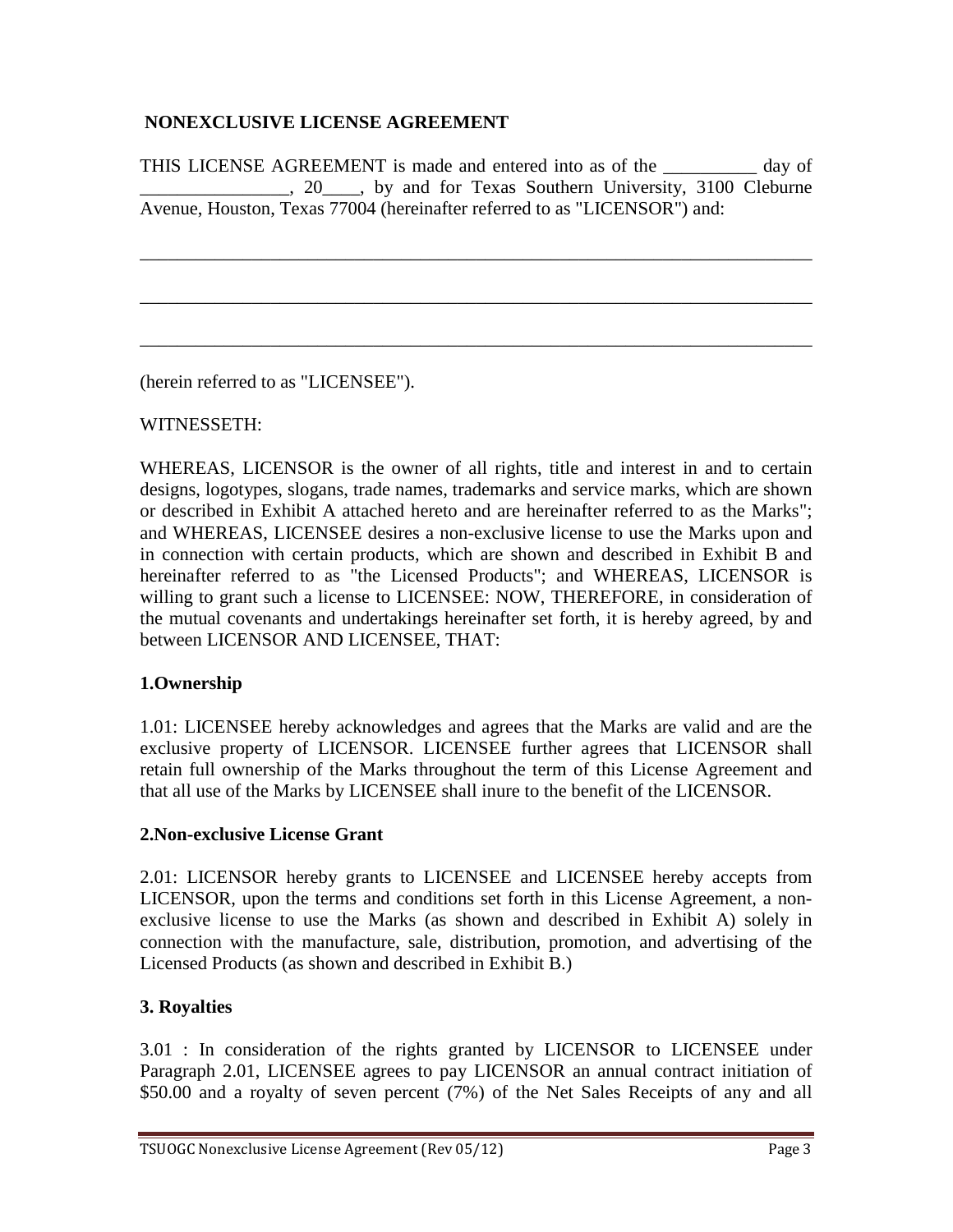Licensed Products sold, distributed, transferred, or otherwise disposed of by LICENSEE. Net Sales Receipts shall be defined herein as that amount of money received from the sale, distribution, transfer, or disposal of the Licensed Products, less transportation charges, trade discounts, returns, and any applicable taxes.

### **4.Royalty Payments**

4.01: Liability for royalty payments under Paragraph 3.01 shall accrue at such time as LICENSEE sells the Licensed Products. A Licensed Product shall be deemed sold when shipped or invoiced, whichever first occurs. In the event that any Licensed Product is not sold by LICENSEE, but is distributed by LICENSEE as, for example, a promotion or giveaway, the selling price for purposes of computing this royalty shall be the fair market value for such Licensed Product at the time of such distribution.

4.02: Royalty payments, as specified in Paragraph 3.01, shall be made by LICENSEE within thirty (30) days following the close of each calendar quarter. A final royalty payment shall be made within sixty (60) days following the date of any termination of this agreement according to Paragraph 11.

### **5.Reports and Records**

5.01: Royalty payments as specified in Paragraph 4.02 together within a written report thereof shall be made to: Texas Southern University, Office of General Counsel, Houston, Texas 77004, showing the Net Sales Receipts as defined in Paragraph 3.01, the quantity sold for each of the Licensed Products, and the total royalty due.

5.02: LICENSEE shall maintain or cause to be maintained, books of account and other records of all its activities under this License Agreement. LICENSEE hereby agrees that such books and records shall be subject to inspection by LICENSOR, or its nominee, at any and all times during regular business hours at LICENSEE's principal place of business as set forth hereinabove, and LICENSEE further agrees that the LICENSOR shall have the right to inspect such other records and books of LICENSEE as are reasonably necessary to verify the correctness of royalty payments. LICENSEE hereby agrees to give LICENSOR all reasonable assistance regarding such verification, and LICENSOR may appoint a Certified Public Accountant, or equivalent thereof, of LICENSOR'S choice, for the purpose of auditing such books of account and other records.

# **6.Term**

6.01: This License Agreement shall commence on the date of execution hereof, and shall continue for a period of twelve  $(12)$  months from such date or July 1<sup>st</sup>. All agreements are renewed on July  $1<sup>st</sup>$  of each year, regardless of the date of execution.

# **7.Indemnification by LICENSEE**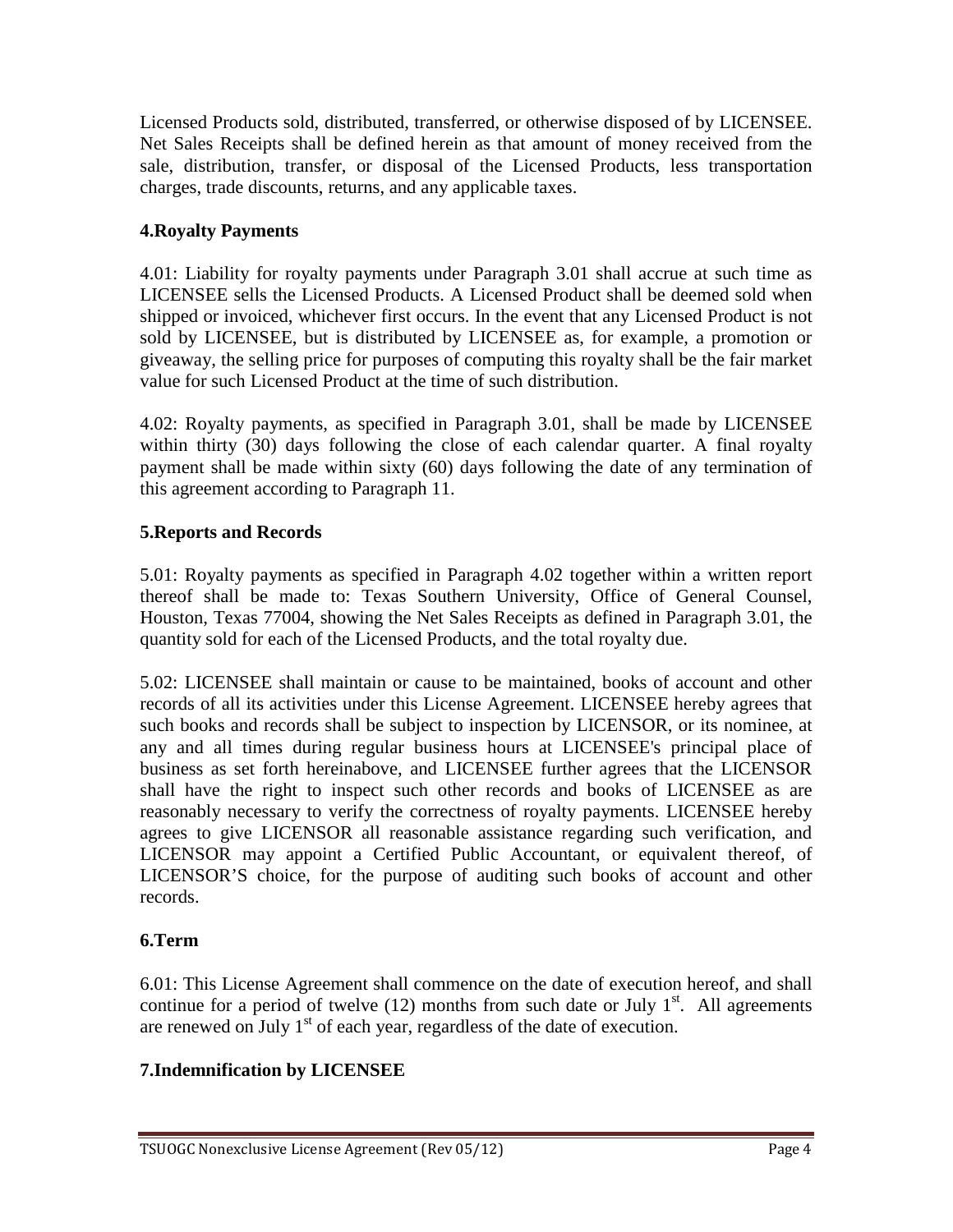7.01: LICENSEE hereby indemnifies and holds harmless the LICENSOR and any of its respective members, officers, directors, and employees from any claims, suits, loss, or damage arising out of any and all defects in the Licensed Products.

7.02: Approval by LICENSOR of a particular Licensed Product shall not be deemed an endorsement by LICENSOR of the usefulness or safety of such Licensed Product bearing the Mark, nor shall approval be deemed in any manner a guarantee or warranty of any nature with respect to items so approved.

7.03: Proof of adequate general and product liability insurance shall be provided to LICENSOR by LICENSEE upon request.

## **8. Display and Approval of Quality**

8.01: It is the purpose of the Section 8 to prevent any use of the Marks in any manner which could cause embarrassment or ridicule to LICENSOR, or which might be offensive to standards of good taste, as determined solely by LICENSOR. LICENSEE, therefore, agrees that the quality and nature of the Licensed Products shall be subject to the approval of the LICENSOR.

8.02: LICENSOR shall provide LICENSEE guidance on the proper use of the LICENSOR'S Marks. To this end, LICENSEE shall, before any manufacture, sale, distribution, promotion, or advertisement of any Licensed Product, furnish to: Texas Southern University, Office of General Counsel, Hannah Hall 310, Texas Southern University, Houston, Texas 77004, free of cost, for LICENSOR'S written approval, samples of each such Licensed Product as set forth in Exhibit B and other related items which bear the Marks including, but not limited to, cartons, containers, advertisements, packing, or wrapping material for the Licensed Products. In addition, after receiving approval, LICENSEE shall provide, free of cost, actual samples of the manufactured Licensed Product.

8.03: In the event that any changes are made in the nature or quality of any of the Licensed Products shown and described in Exhibit B, LICENSEE shall submit one (1) sample of such changed product to LICENSOR for approval prior to the sale, distribution, promotion, or advertising of any such changed product, and no such changed product shall be sold, distributed, promoted, or advertised without LICENSOR'S prior approval in writing. In addition, after receiving approval, LICENSEE shall provide, free of cost, actual samples of the manufactured Licensed Product.

# **9.Marking**

9.01: Whenever and wherever LICENSEE uses any of the Marks, such Marks shall be accompanied by an appropriate notice in accordance with the written instructions of LICENSOR. Proper symbols for such notice shall be placed adjacent to each Mark, for example, the ® symbol shall be used for a Mark registered in the United States Patent and Trademark Office, and the trademark; symbol shall be used for a Mark not so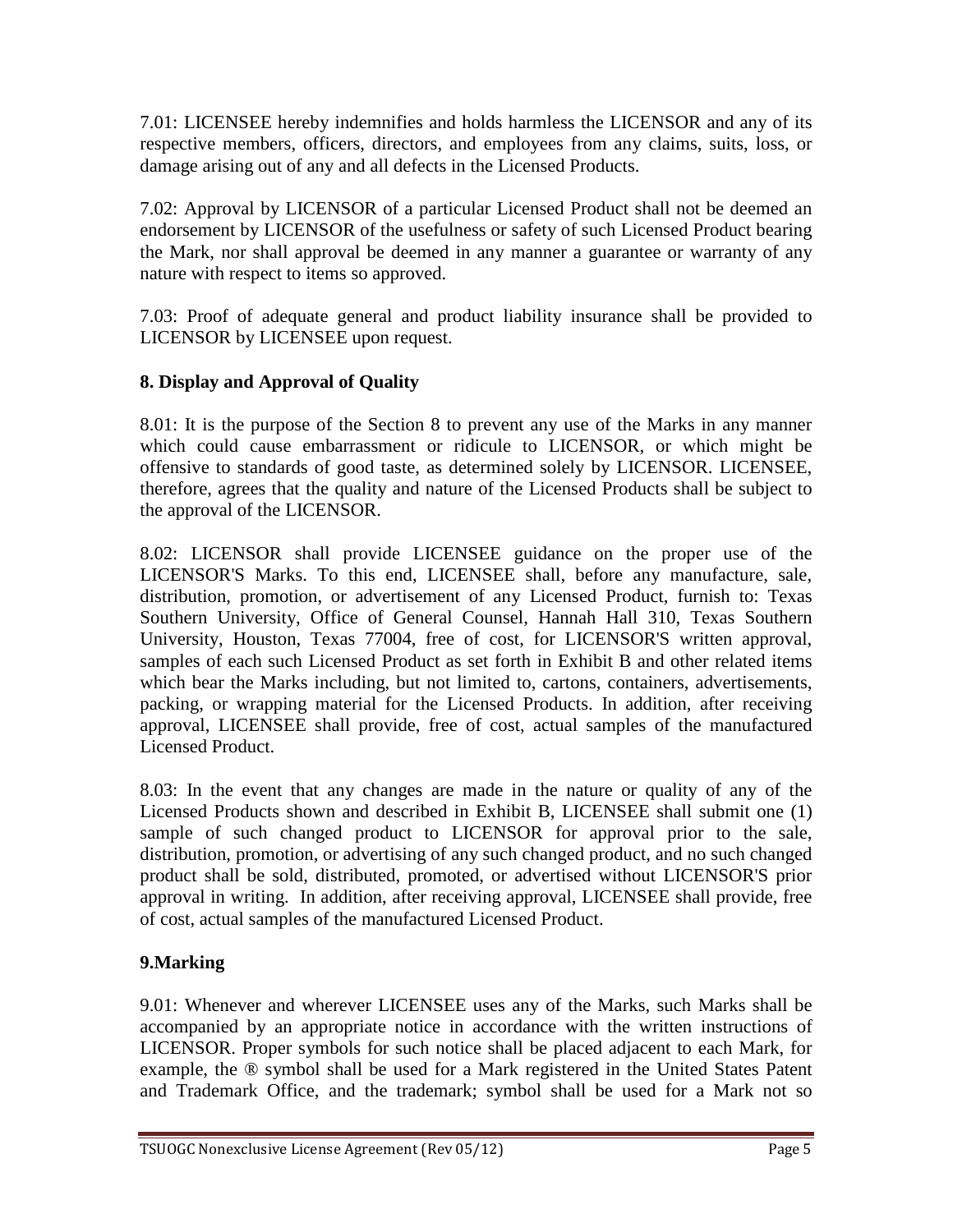registered. All Licensed Products may, at the option of LICENSEE, include a footnote stating that the use of the Marks is authorized by LICENSOR.

## **10.LICENSEE'S Duty to Exploit**

10.01: LICENSEE hereby covenants and agrees that, during the term of this License Agreement, LICENSEE will diligently manufacture, sell distribute, promote, advertise, and otherwise develop the Licensed Products.

10.02: If LICENSEE shall not have commenced to manufacture, sell, distribute, promote, advertise, or otherwise develop the Licensed Products within four (4) months after the date of this License Agreement, or if LICENSEE fails to sell a Licensed Product during a period of six (6) months, LICENSOR may terminate this License Agreement, at its sole option, with respect to such Licensed Products by giving written TSU notice of such termination to LICENSEE. Such notice shall be effective in accordance with Paragraph 13.01.

### **11.Termination**

11.01: Automatic termination: This agreement shall be deemed terminated automatically, effective immediately, upon the occurrence of any of the following:

(a) Any attempt by LICENSEE to grant a sublicense or any attempt by LICENSEE to assign any right or duty under this license agreement to any person, corporation, partnership, association, or any other third party, without the prior written consent of LICENSOR;

(b) Any unauthorized use of the Marks such as by the sale of products not included in Exhibit B and bearing the Marks, or any sale by LICENSEE of any Licensed Product concerning which LICENSEE has received notice from LICENSOR of a defect in quality, unless such defect is corrected to the complete satisfaction of LICENSOR.

(c) Any use by LICENSEE of any of LICENSOR'S Trademarks or Service Marks, which are not identified in Exhibit A.

(d) Failure to correct any default within sixty (60) days after TSU has given written notice thereof; or

(e) Proceeding in bankruptcy, receivership, or insolvency, whether voluntary or involuntary are initiated by or against LICENSEE.

11.02: Termination for cause: Upon any failure by LICENSEE to account for and make any royalty payment under Paragraph 3.01 within fifteen (15) days of the date such royalty payment was to be made as specified in Paragraph 4.02, or upon breach by LICENSEE of any other term, condition, provision, or covenant of this License Agreement, LICENSOR may terminate this License Agreement by giving LICENSEE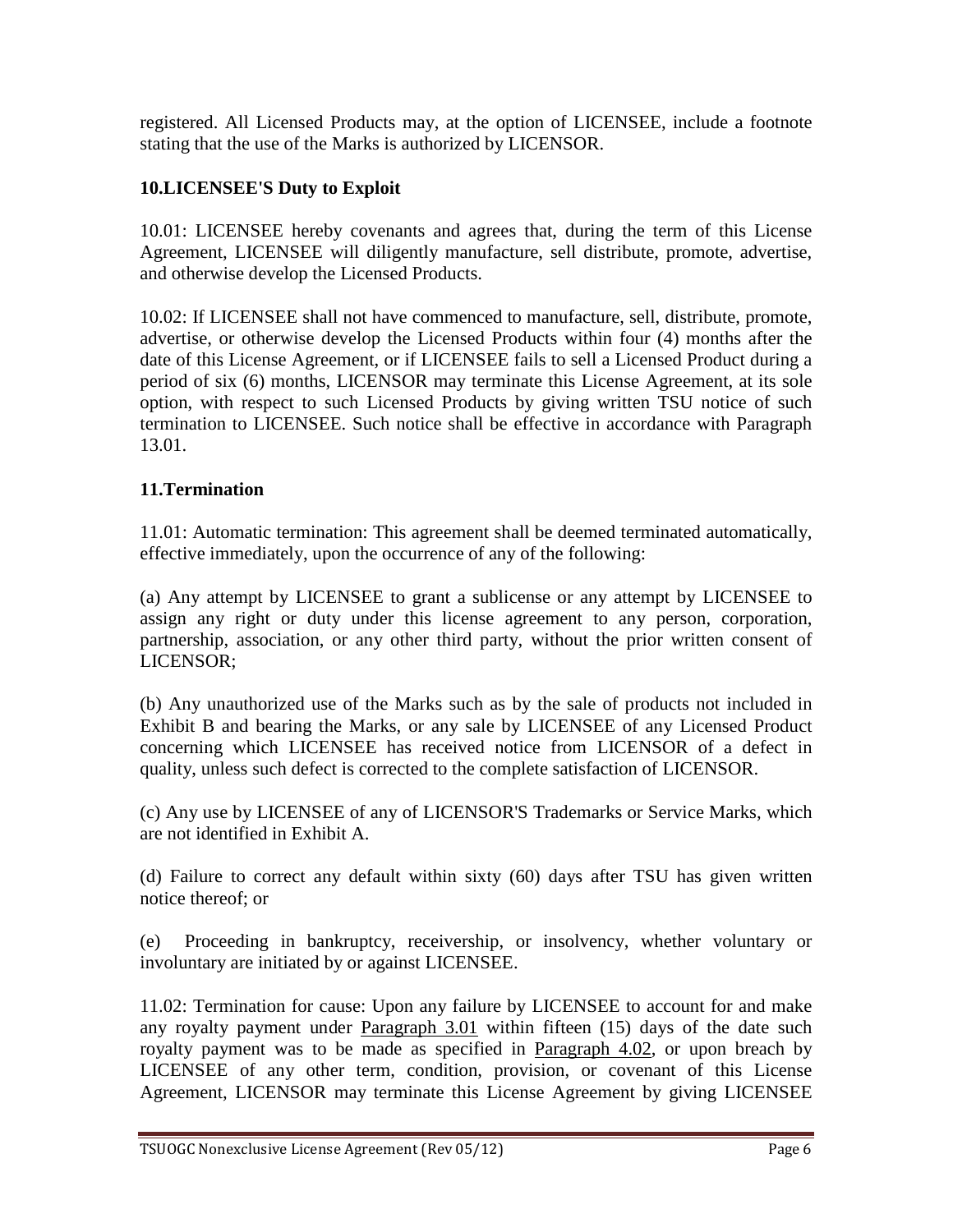thirty (30) days prior written notice of LICENSOR'S intent to so terminate for cause; unless, LICENSEE shall fully remedy and cure such breach within said thirty (30) day period.

### **12.Action Following Termination**

12.01: Upon termination of this License Agreement, all rights granted to LICENSEE hereunder shall revert to LICENSOR and LICENSEE shall refrain from any further use of the Marks, except as otherwise provided in Paragraph 12.02.

12.02: Upon termination of this License Agreement, LICENSEE shall have the right for a period of sixty (60) days immediately thereafter to sell previously manufactured and unsold Licensed Products, and thereafter, LICENSEE shall cease all sales of Licensed Products. LICENSEE shall furnish a final royalty payment to LICENSOR for such sales as provided under Paragraph 4.02, provided, however, that the right to sell licensed products under this Paragraph 12.02 shall not apply to any licensed product that has not been approved pursuant to **Section 8**, or concerning which LICENSEE has received notice from LICENSOR of a defect in quality.

### **13.Notices**

13.01: All notices and statements to be given, and all payments to be made hereunder, shall be given or made at the respective addresses as set forth herein, unless notification of a change of address is given in writing, and the date of receipt shall be deemed the date the notice or statement is delivered to the respective addresses below:

| <b>LICENSOR</b>           | <b>LICENSEE</b> |
|---------------------------|-----------------|
| Andrew C. Hughey          |                 |
| Office of General Counsel |                 |
| Texas Southern University |                 |
| 3100 Cleburne Avenue      |                 |
| Houston, Texas 77004      |                 |
| 713/313-7950 phone        |                 |
| 713/313-1906 fax          |                 |
|                           |                 |

### **14.No Assignment or Sublicense by LICENSEE**

14.01: This License Agreement and all rights and duties hereunder are personal to LICENSEE and shall not, without the written consent of LICENSOR, be assigned, mortgaged, sublicensed, or otherwise encumbered by LICENSEE or by operation of law.

### **15.Entire Agreement**

15.01: This License Agreement constitutes the full understanding of the parties hereto and incorporates all prior discussions between them. Any changes or modifications in this License Agreement shall be effective, if and only if, made in writing and executed by the LICENSOR and by LICENSEE.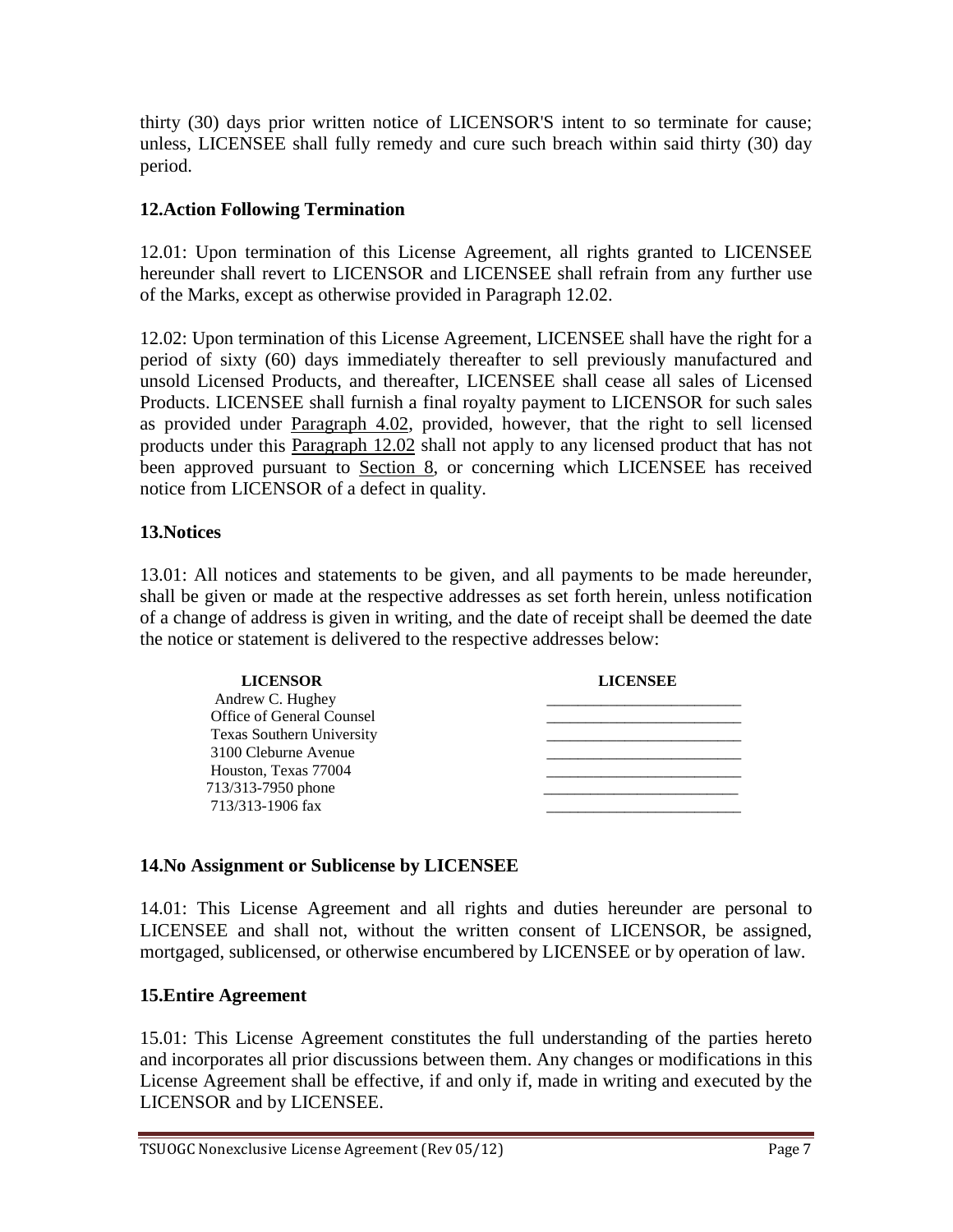### **16.No Joint Venture**

16.01: This License Agreement shall not create neither a partnership, nor a joint venture between the parties hereto, nor give either party the right to act on behalf of the other party, except as explicitly stated herein.

### **17.Governing Law**

17.01: The validity of this agreement and the interpretation of its terms shall be governed according to the laws of the State of Texas. Venue for any legal proceedings incident to this agreement shall lie in Harris County, Texas.

### **18.Infringement**

18.01: LICENSEE hereby agrees to notify LICENSOR of any unauthorized use of the Marks by third parties of which it becomes aware, and agrees to cooperate in any action or proceeding brought to enforce LICENSOR'S exclusive rights to its Marks.

18.02: LICENSOR makes no covenant to bring or defend any action or proceeding for infringement of the Marks, and such decision to bring or defend any infringement action or other proceeding shall be solely within the discretion of LICENSOR. LICENSEE waives any claim to the proceeds of any action or proceeding LICENSOR initiates for infringement of the Marks, and covenants not to bring any action or claim against LICENSOR to obtain any portion of such proceeds.

### **19. Authority**

19.01: The person signing below on behalf of the University and Contractor warrants that he/she has the authority to execute this agreement according to its terms on behalf of University and Contractor.

### **20. Alternative Dispute Resolution**

20.01: The dispute resolution process provided for in Chapter 226O of the Government Code shall be used, as further described herein, by the University and the Contractor to attempt to resolve any claim for breach of Contract made by the Contractor. To initiate the process, the Contractor shall submit written notice, as required by subchapter B, to the General Counsel, Office of General Counsel, 3100 Cleburne, Houston, Texas 77004. Said notice shall specifically state that the provisions of Chapter 226O, subchapter B, are being invoked.

### **21. Compliance With Law**

21.01: Contractor shall certify that he or she is in compliance with all applicable state and federal laws, including licensing or certification requirements.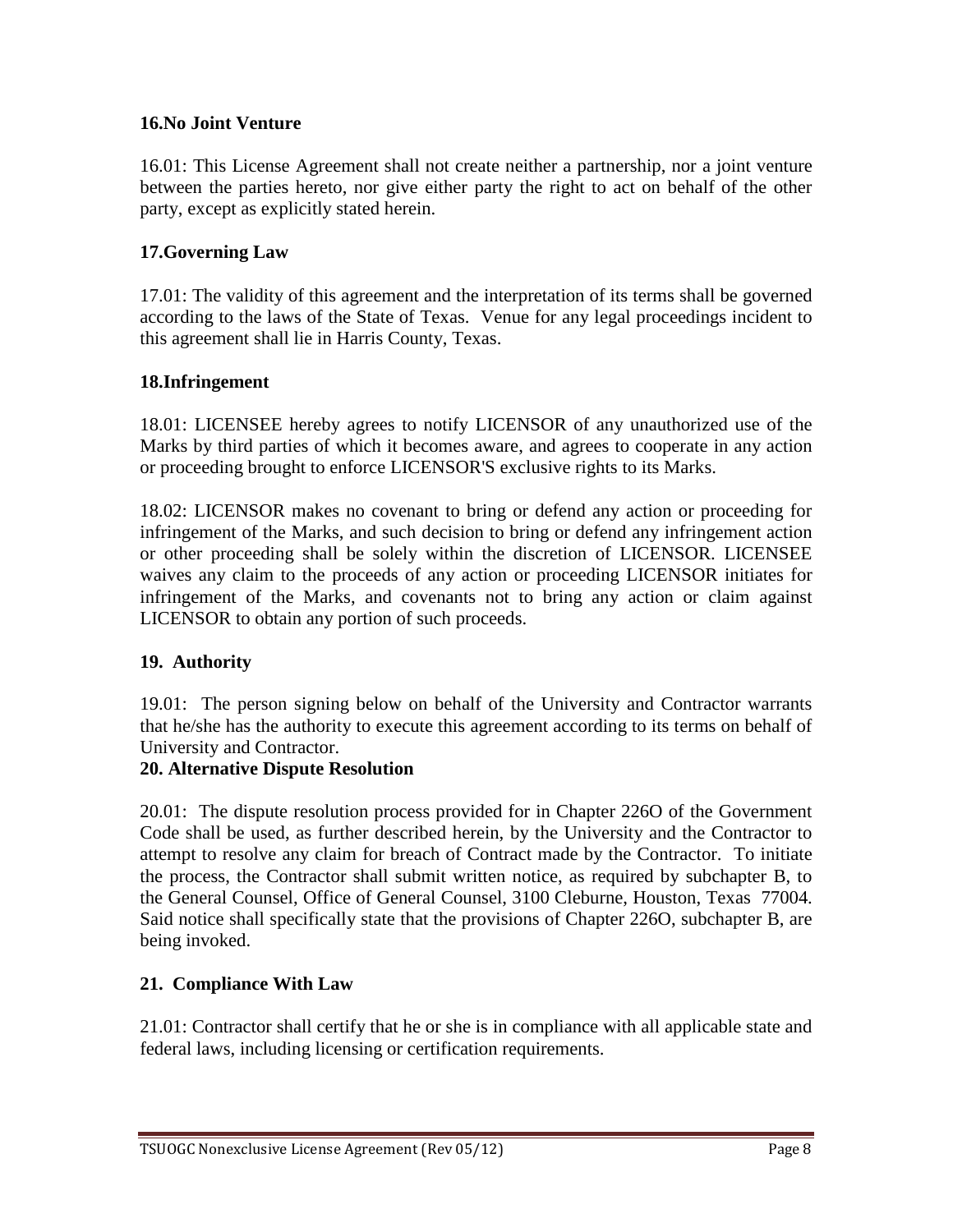#### **22. Entire Agreement**

22.01: This agreement constitutes the entire agreement and supercedes all prior or contemporaneous agreements, whether written or oral, between the parties. Verbal representations not contained herein shall not be binding on the parties unless acknowledged by them in writing.

#### **23. Officials Not To Benefit**

23.01: No trustee, officer, director, regent, employee, administrator and representative of Texas Southern University shall be admitted to any share or part of this agreement or to any benefit that may arise therefrom.

#### **24. Insurance**

24.01: Through the life of this Agreement, LICENSEE shall maintain comprehensive general and products liability insurance in the following amounts:

Bodily Injury \$1,000,000 each occurrence \$1,000,000 aggregate Property Damage  $$ 250,000$  each occurrence \$ 250,000 aggregate

Such comprehension general liability insurance maintained by LICENSEE shall name TSU as an additional insured, including products liability. **LICENSEE shall furnish a certificate of insurance to TSU evidencing the coverage referred to above as soon as practicable, but not more than thirty (30) days prior to written notice of cancellation or material reduction in coverage.**

IN WITNESS WHEREOF, the parties hereto have caused this agreement to be executed as of the day and year first above written.

**LICENSEE:**

(Title)

**LICENSOR:** 

**Texas Southern University**

**\_\_\_\_\_\_\_\_\_\_\_\_\_\_\_\_\_\_\_\_\_\_\_\_\_\_\_\_\_\_\_\_**

**\_\_\_\_\_\_\_\_\_\_\_\_\_\_\_\_\_\_\_\_\_\_\_\_\_\_\_\_**